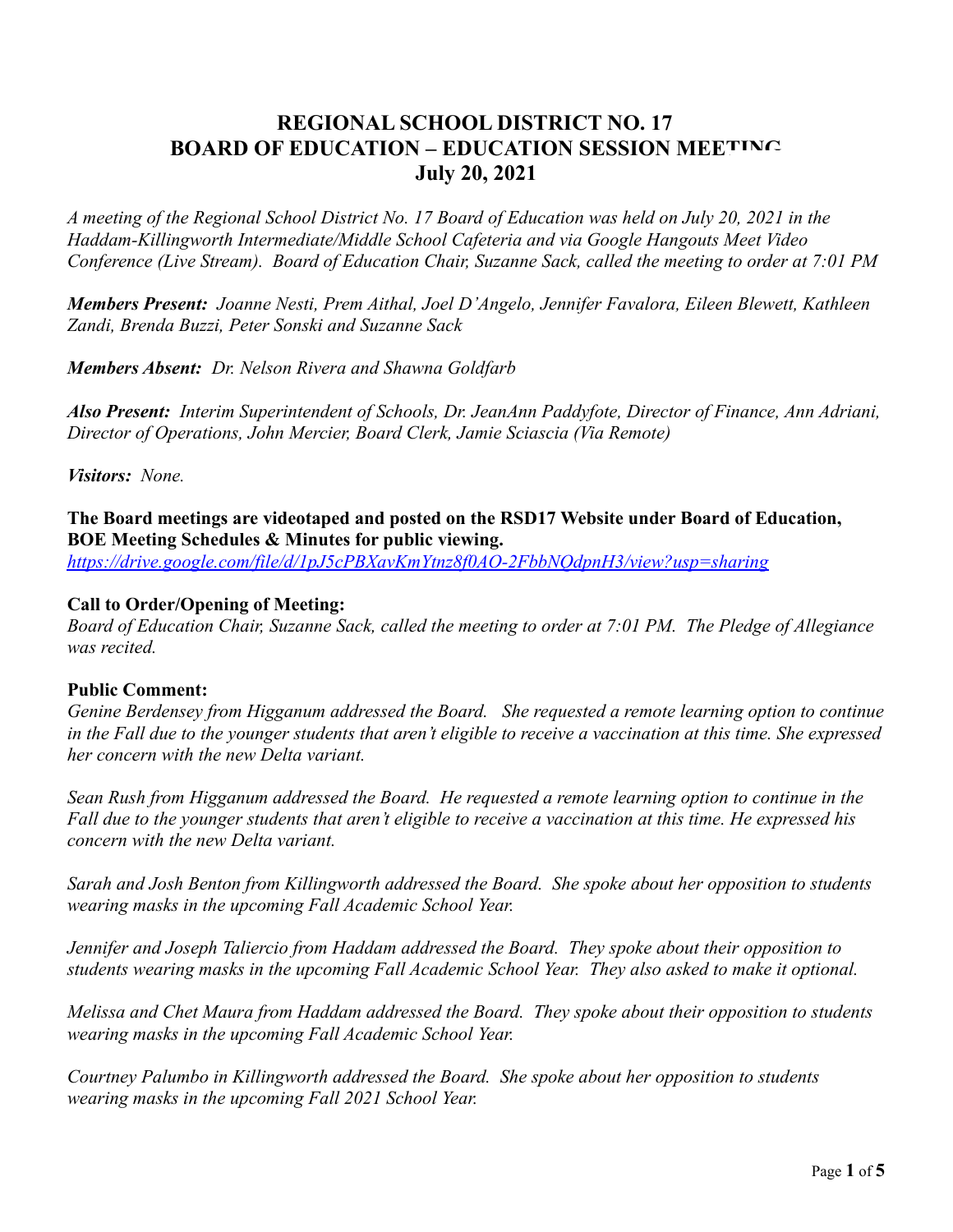*Bill and Amber Stamm from Killingworth addressed the Board. They spoke about their opposition to students wearing masks in the upcoming Fall Academic School Year.*

*Nick Palumbo from Killingworth addressed the Board. He spoke about his opposition to students wearing masks in the upcoming Fall Academic School Year.*

*Liz Waters from Killingworth addressed the Board. She spoke on her opposition to students wearing masks in the upcoming Fall 2021 School Year.*

*Bonnie Eldredge from Killingworth addressed the Board. She spoke about how her children are grown, she has grandchildren in the District and voiced her opposition to students wearing masks in the upcoming Fall 2021 School Year.*

*Stephen Eldredge from Killingworth addressed the Board. He spoke about his opposition to students wearing masks in the upcoming Fall Academic School Year.*

*Marina Rossi from Haddam addressed the Board. She spoke about her opposition to students wearing masks in the upcoming Fall Academic School Year.*

*Helena Erskine from Killingworth addressed the Board. She spoke about her opposition to students wearing masks in the upcoming Fall Academic School Year.*

*The below Public Comment emails were not read out loud during the meeting. There is a policy for Public Comment allowing 5 minutes for each person and 20 minutes for each specific topic. During this meeting, the topic was mask wearing. All Public Comment emails sent in will be given to all Board Members.*

## *Emails regarding Opposition to Mask Wearing for upcoming Fall Academic School Year:*

*Elysia Piscitelli from Killingworth.*

*Steve Wytas from Haddam.*

*Melissa Pavdi from Haddam.*

*Jordana Fournier of Higganum.*

*Abbey Albrecht from Killingworth.*

*Tabitha Rahmann from Killingworth.*

*Daniel Armstrong from Haddam.*

*Cassie Jameson from Higganum.*

*Steven Banaletti from Haddam.*

*Sarah Goeden from Killingworth.*

*Donald Jarvi from Haddam.*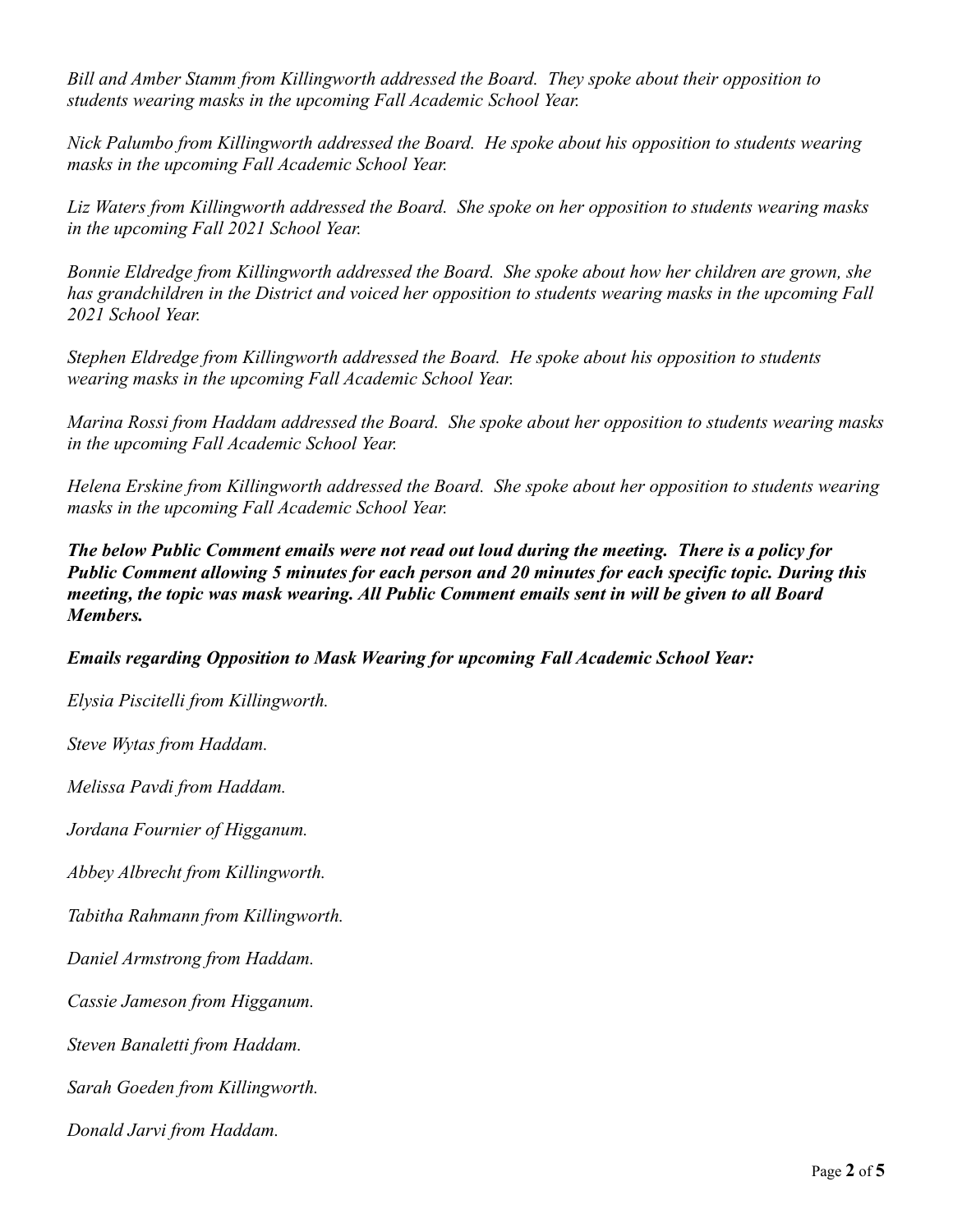*Salvatore LoGuidice from Higganum.*

*Teresa Karbar from Haddam.*

*The Padulas from Haddam.*

*Tiffany Macauley from Haddam Neck.*

## **In Favor of Mask-Wearing:**

*Rebecca Reising from Killingworth.*

*Nicole Maciejak from Haddam.*

*Rebecca Austin from Haddam.*

## **Board Committee Reports:**

**A. Facilities Subcommittee Update 1. Proposed Motion to authorize an expenditure not to exceed \$20,000.00 from the emergency operating account for replacement of HKHS Athletic Field Lighting (lamps and ballasts). 2. Proposed Motion to authorize an expenditure not to exceed \$24,000.00 from the emergency operating account for repair and recertification of HKHS Athletic Field Bleachers.**

*Peter Sonski MOVED and Eileen Blewett SECONDED a motion to authorize but not to exceed an expenditure of \$20,000 out of the Emergency Operating Account for replacement of the HKHS Athletic Field Lighting Lamps and Ballasts.*

*Motion passed unanimously 9-0-0 by the following Votes:*

| Kathleen Zandi           | YES $\sqrt{ }$<br>NO. | Shawna Goldfarb Absent |             |  |
|--------------------------|-----------------------|------------------------|-------------|--|
| Peter Sonski             | YES .                 | Jennifer Favalora YES  | NO.         |  |
| Dr. Nelson Rivera Absent |                       | Joel D'Angelo          | YES<br>NO.  |  |
| Eileen Blewett           | YES.<br>NΩ            | Brenda Buzzi           | YES.<br>NO. |  |
| Joanne Nesti             | YES.<br>NO            | Suzanne Sack           | YES.<br>NO. |  |

*Prem Aithal MOVED and Eileen Blewett SECONDED a motion to authorize an expenditure not to exceed \$24,000.00 from the Emergency Operating Account for Repair and Recertification of the HKHS Athletic Field Bleachers.*

*Motion passed unanimously 9-0-0 by the following Votes:*

| Kathleen Zandi           | YES .<br>NO.          | Shawna Goldfarb Absent        |
|--------------------------|-----------------------|-------------------------------|
| Peter Sonski             | YES .<br>NO           | Jennifer Favalora YES<br>NO.  |
| Dr. Nelson Rivera Absent |                       | Joel D'Angelo<br>YES √<br>NO. |
| Eileen Blewett           | YES $\sqrt{ }$<br>NO. | Brenda Buzzi<br>YES.<br>NO.   |
| Joanne Nesti             | YES                   | Suzanne Sack<br>YES<br>NΩ     |

*Board Member, Brenda Buzzi, inquired about the status of the relocation of the two agencies located in the White House at HKHS.*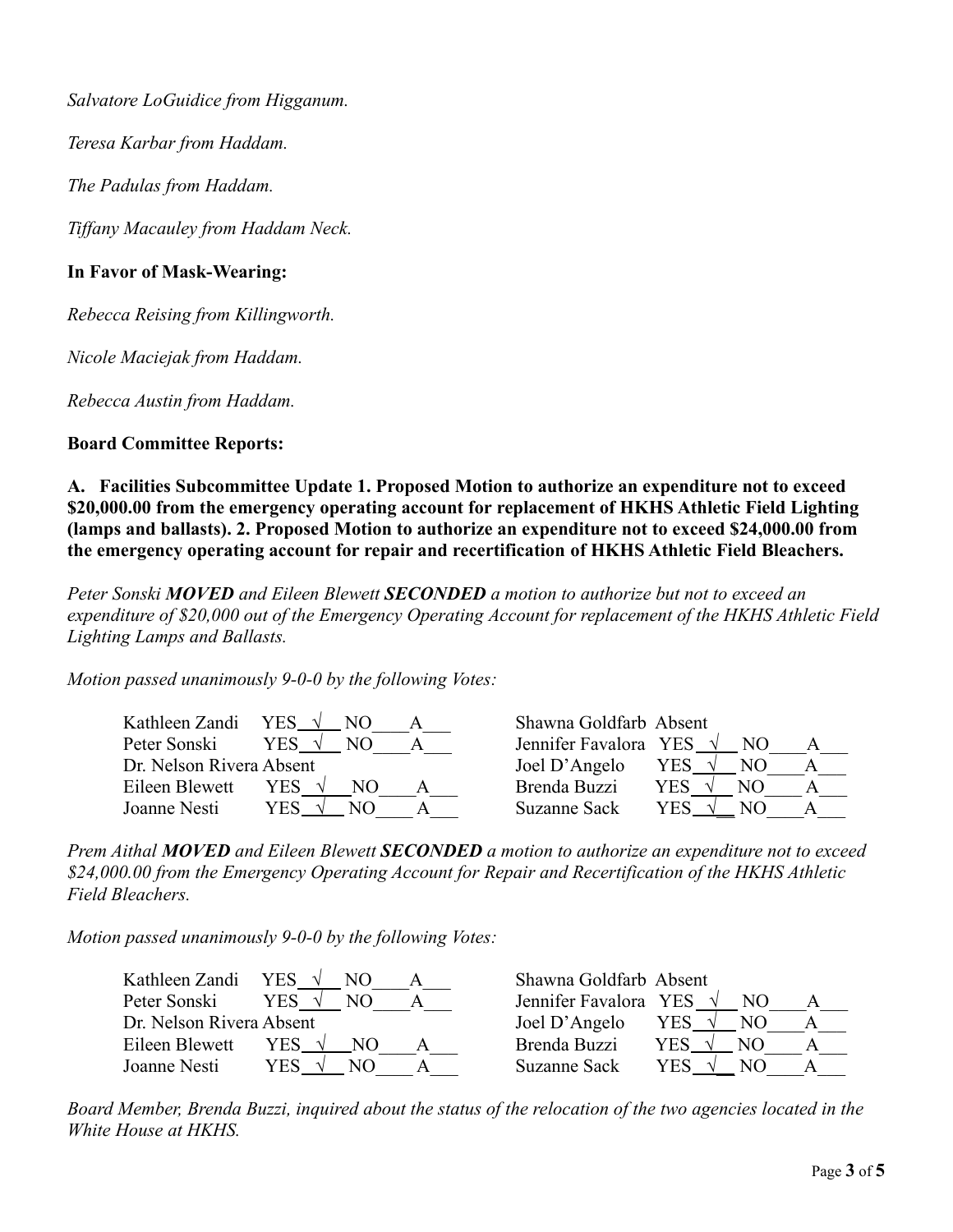#### **B. Finance Subcommittee Update**

*Eileen Blewett updated the Board. She spoke about the new Town payment schedule, Audited Fund Balance, Payment for HES received in July and Pre-Audited Fund Balance.*

*Joanne Nesti MOVED and Eileen Blewett SECONDED a motion to add to the Agenda under the Finance Subcommittee Update, Approval of a Fund Transfer.*

*There was unanimous Consent from all the Board Members.*

# **a. Approval of a Fund Transfer**

*Brenda Buzzi MOVED and Peter Sonski SECONDED a motion to transfer \$145,386.85 as presented by the Director of Finance from line 721 to the Capital Account for the 20-21 Budget to fulfill the Board's intention to fully fund the Capital Account.*

*Motion passed unanimously 9-0-0 by the following Votes:*

| Kathleen Zandi           | YES<br>NΩ   | Shawna Goldfarb Absent          |             |  |
|--------------------------|-------------|---------------------------------|-------------|--|
| Peter Sonski             | YES .<br>NΟ | Jennifer Favalora YES $\sqrt{}$ | NO.         |  |
| Dr. Nelson Rivera Absent |             | Joel D'Angelo                   | YES.<br>NO. |  |
| Eileen Blewett           | YES.<br>NО  | Brenda Buzzi                    | YES.<br>N() |  |
| Joanne Nesti             | YES         | Suzanne Sack                    | YES<br>NΩ   |  |

## **C. Strategic Planning Committee Update**

*Prem Aithal updated the Board. He spoke about how the Data Collection work in Phase One is under way and also briefly spoke about the survey being circulated around September to the Community regarding Long Term Strategic Planning.*

## **D. Communications Subcommittee Update**

*Jennifer Favalora updated the Board. She spoke about the importance of communication from Board to Community, reviewing what was successful this year like the Monthly Summaries to both Towns, and reviewing ways the Committee can bring better Communication to the audiences they aren't possibly reaching*

*Board Chair, Sack, asked the Board if they have any suggestions regarding consolidation of information to bring them forward to the Communications Chair, Jennifer Favalora.*

## **Policy Subcommittee Update:**

*Joanne Nesti updated the Board. She spoke about how the Committee is starting to review the Policies in the 6000 Series.*

## **Old Business - 5000 Policy Series - Second Read and Approval:**

*Joanne Nesti MOVED and Kathleen Zandi SECONDED a motion to approve the Policy Deletions as presented: 5111a, 5111b, 5111c, 5111 Form 1, 5111 Form 2, 5112a, 5112b, 5113a, 5113b 5113c, 5113 Appendix A, 5123, 5131.21, 5131.21 Appendix, 5131.5*

*Motion passed unanimously 9-0-0 by the following Votes:*